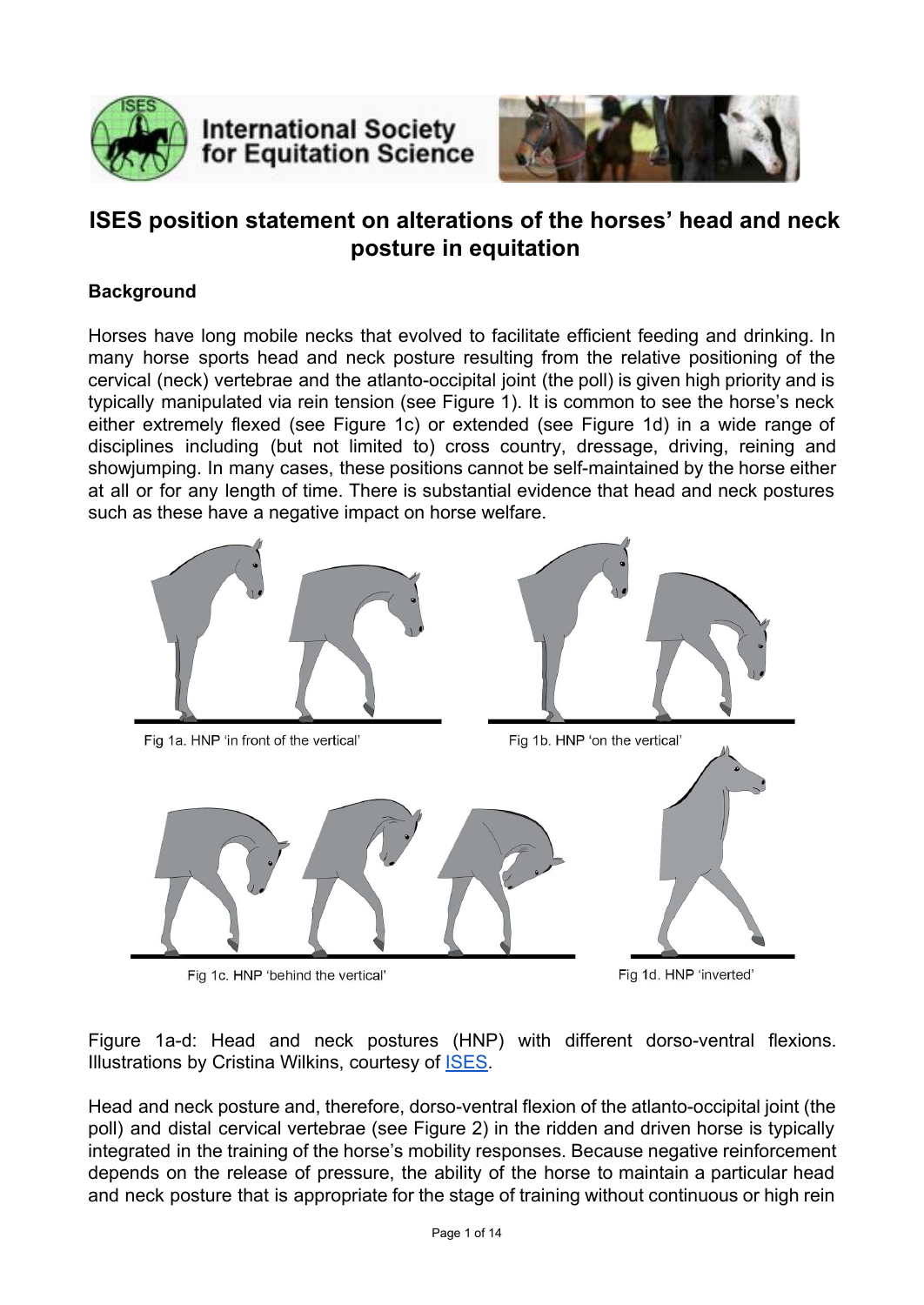tension, is fundamental to maintaining welfare. In Western trail and pleasure riders, mean rein tensions of 14.7 Newton (approx. 1.5 kg-force) have been recorded (König von Borstel et al., 2011a). In dressage, mean rein tensions as high as 49 Newton (approx. 5 kg-force) have been recorded while tensions appear to be even higher in driving (29 – 196 Newton or approx. 3-20 kg-force; Preuschoft et al., 1999). These figures suggest that, in equitation, horse head and neck posture is often deliberately enforced by the rider instead of being self-maintained by the horse.



Figure 2. Location of the atlanto-occipital joint and the cervical vertebrae. Illustration by Cristina Wilkins, courtesy of [ISES.](http://www.equitationscience.com/)

In terms of welfare, it is important to identify the various aspects that, in isolation and when combined, determine the head and neck posture.

As shown in Figure 3 there are a variety of anatomic landmarks that can be referenced to determine head and neck posture:

- a) The angle of the cranio-facial profile (the frontal bones and nasal planum) relative to the vertical (Figure 3a)
- b) The degree of flexion of the intersection of the mandible and the ventral surface of the neck (commonly referred to as 'gullet') (Figure 3b)
- c)The angle between the shoulder and the neck (the height of the poll relative to the shoulder) (Figure 3c)
- d) The lateral displacement of the head in relation to the body (Figure 3d)
- e) The lateral flexion of the neck (Figure 3e)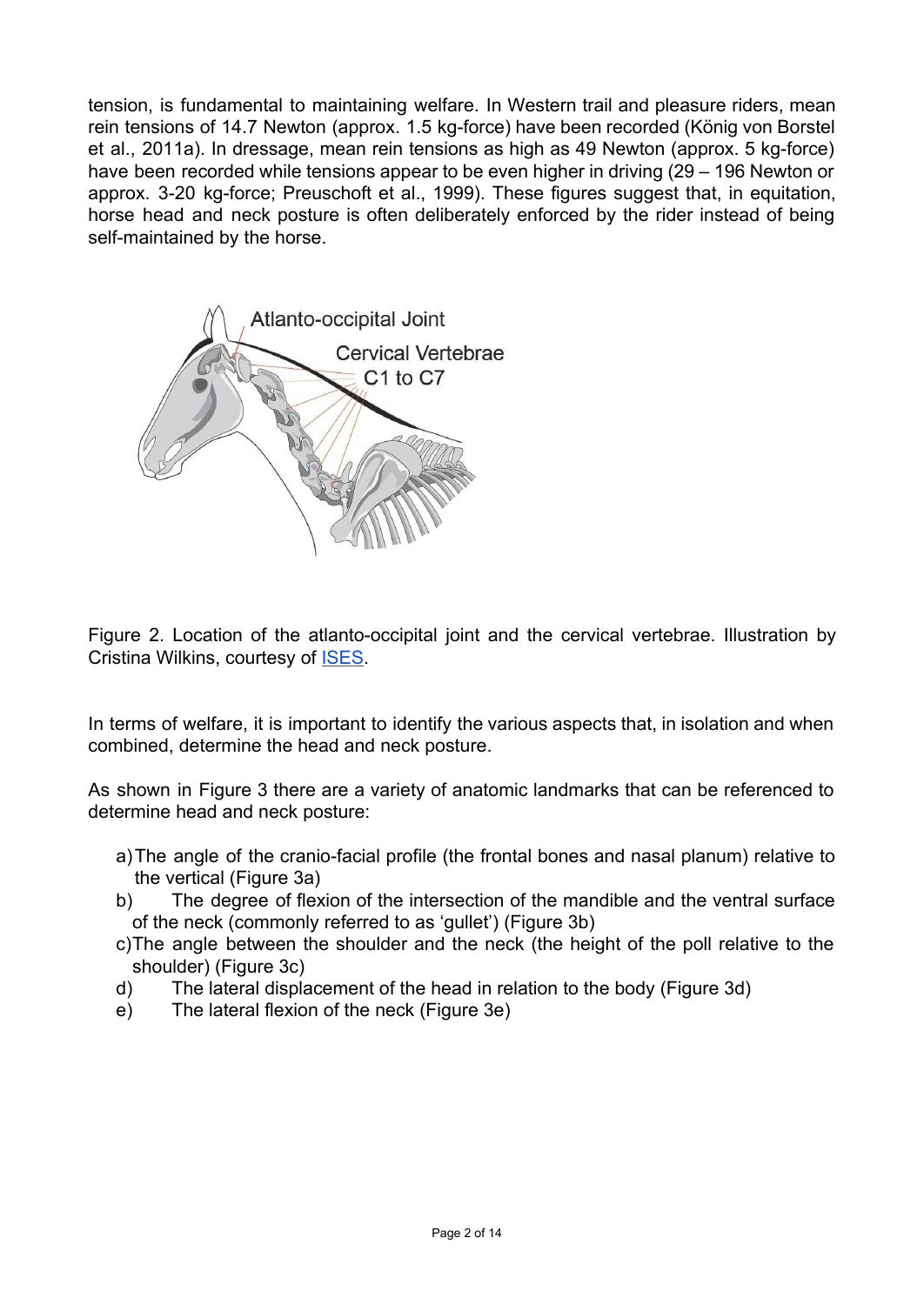

Figure 3a-e. Anatomic landmarks that can be used to determine head and neck posture. Illustrations by Cristina Wilkins, courtesy of **ISES**.

In addition to the type and degree of flexion, several other factors have also been suggested to be potentially important with regard to horse welfare:

- Individual horse conformation
- Duration of the maintenance of the head and neck posture
- Horses' familiarity with the head and neck posture
- The way the posture is achieved, i.e. enforced (via unyielding or high rein tension and/or equipment), trained (e.g. via correct application of negative and/or positive reinforcement) or spontaneously (without human intervention)

Research and public concern have mainly focused on the effect of the angle between cranio-facial profile relative to the vertical (Figure 3a), and the angle between the shoulder and the neck (Figure 3c), and the effects these may have on welfare. However, it is important to note that the impact of head and neck postures on the horse differs by where the change in angulation between anatomic structures occurs. Alterations to the angle between the cranio-facial profile relative to the vertical (Figure 3a) may affect the horses' vision, whilst flexion in the mandible and the ventral surface of the neck (the gullet) (Figure 3b) may affect airway functioning. All extreme alterations of head and neck postures (a, b and c either alone or together) result in behaviour dysfunction.

For example, when the horse begins with its poll at the highest point (as per FEI Dressage Rules; FEI, 2015) and its cranio-facial profile in front of the vertical and then the horse's poll is lowered but without increasing the angle of the mandible and ventral profile of the neck, its cranio-facial profile will be behind the vertical axis (Figure 3c). In this case, depending on the individual horse's conformation and the way the posture is achieved, there may be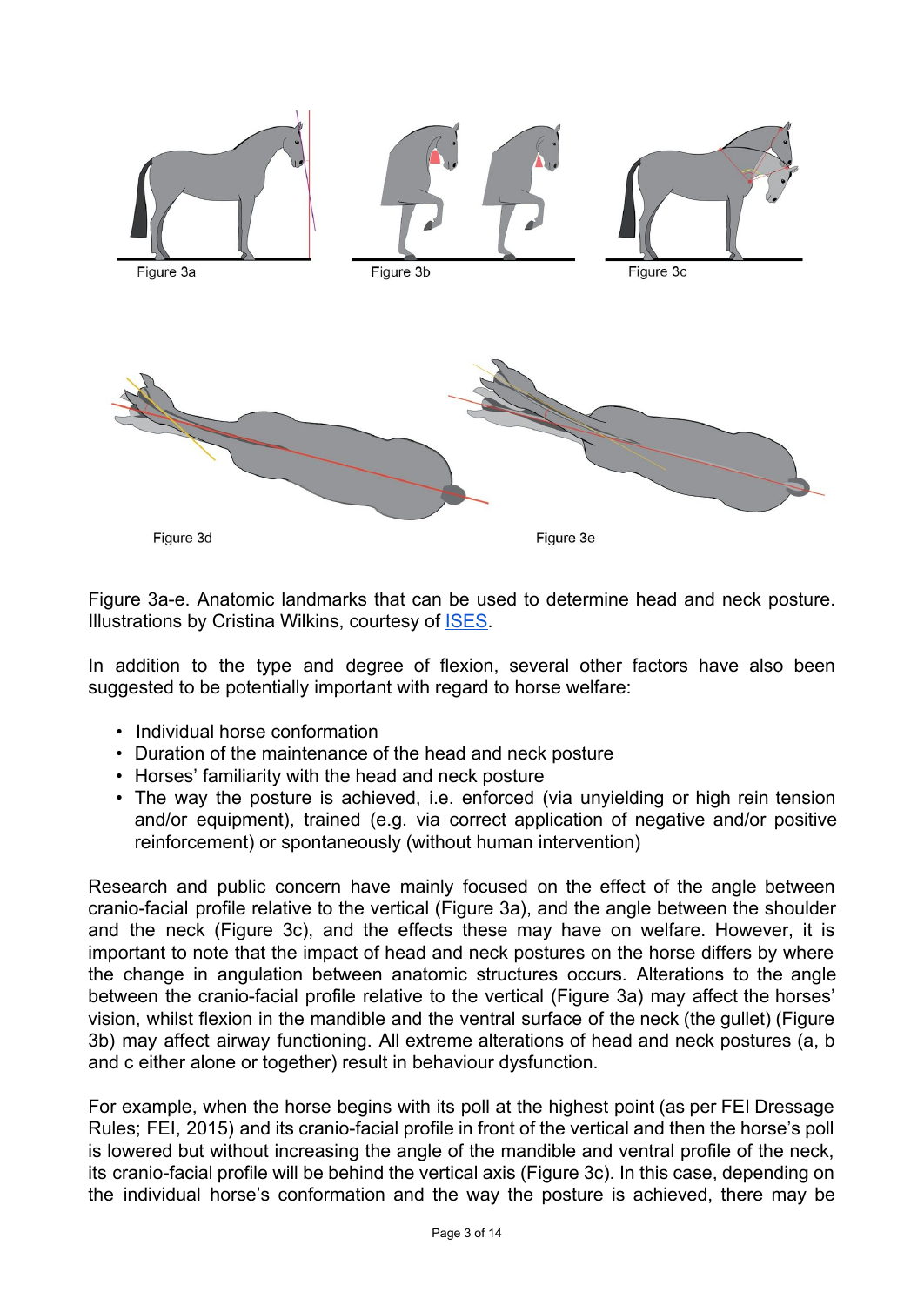negligible or no physiological compromise. Nevertheless, there may be vision impairment and potential psychological consequences for the horse. It is suggested that the degree of flexion relative to individual horse conformation can be judged in practice by assessing the shape of the gullet (Figure 3b).

Extreme flexion in any of the head and neck planes can result in soft tissue damage and skeletal pathology. Also, with any of the alterations to head and neck posture (a-e), the effect of flexion is a gradual one, such that extreme flexion will have strong effects on physiological functioning while less extreme forms may have a less pronounced effect (see literature review below for details).

It is obvious that judgment of horse welfare in relation to head and neck posture in a given situation is not trivial. There is substantial evidence (see literature review below in the section "effects on welfare") that significant welfare issues result when there are extreme alterations of the angle of the atlanto-occipital joint and uneven separation of the cervical vertebrae.

### **Consequences of alterations to head and neck posture**

The physiological consequences of flexion or extension of cervical vertebrae have been suggested to include (see below literature review):

- upper airway impairment (particularly if the angle between mandible and ventral aspect of the neck [the gullet] is acute)
- pathological changes in the structures of the neck
- impaired vision
- physical and psychological stress due to physiological compromise
- stress due to rider intervention, in particular if the posture is enforced (e.g. rider applies high or maintains relentless rein tension and/or equipment is used to maintain the posture)

The degree of the cranio-facial profile relative to the vertical is a good indicator of the degree of cervical flexion and, consequently, the degree of compromise to equine welfare. However, the angle of the mandible in relation to the ventral surface of the neck should be considered as the key indicator of welfare as this more closely relates to the effects on airway functioning and soft and skeletal tissues. In addition to the degree of this flexion, individual head and neck conformation largely determines the severity of welfare impacts of head and neck flexions. The combined effect of individual conformation and the angle of the cranio-facial profile and the neck is suggested to be best reflected by the shape of the gullet.

Therefore, based on the varying physiological and psychological effects of the different types of flexion, there are two anatomical aspects that can be used as a guide to determine the effects of the different head and neck postures:

- The angle of the cranio-facial profile relative to the vertical (Figure 3a).
- The shape of the caudal corner of the mandible (the gullet). When the angle between the mandible and the ventral surface of the neck is acute it appears as an inverted 'V', and the curve of the caudal border of the rams of the mandible (the jaw) will no longer be clearly defined. The shape of the gullet may be a better indicator of physiological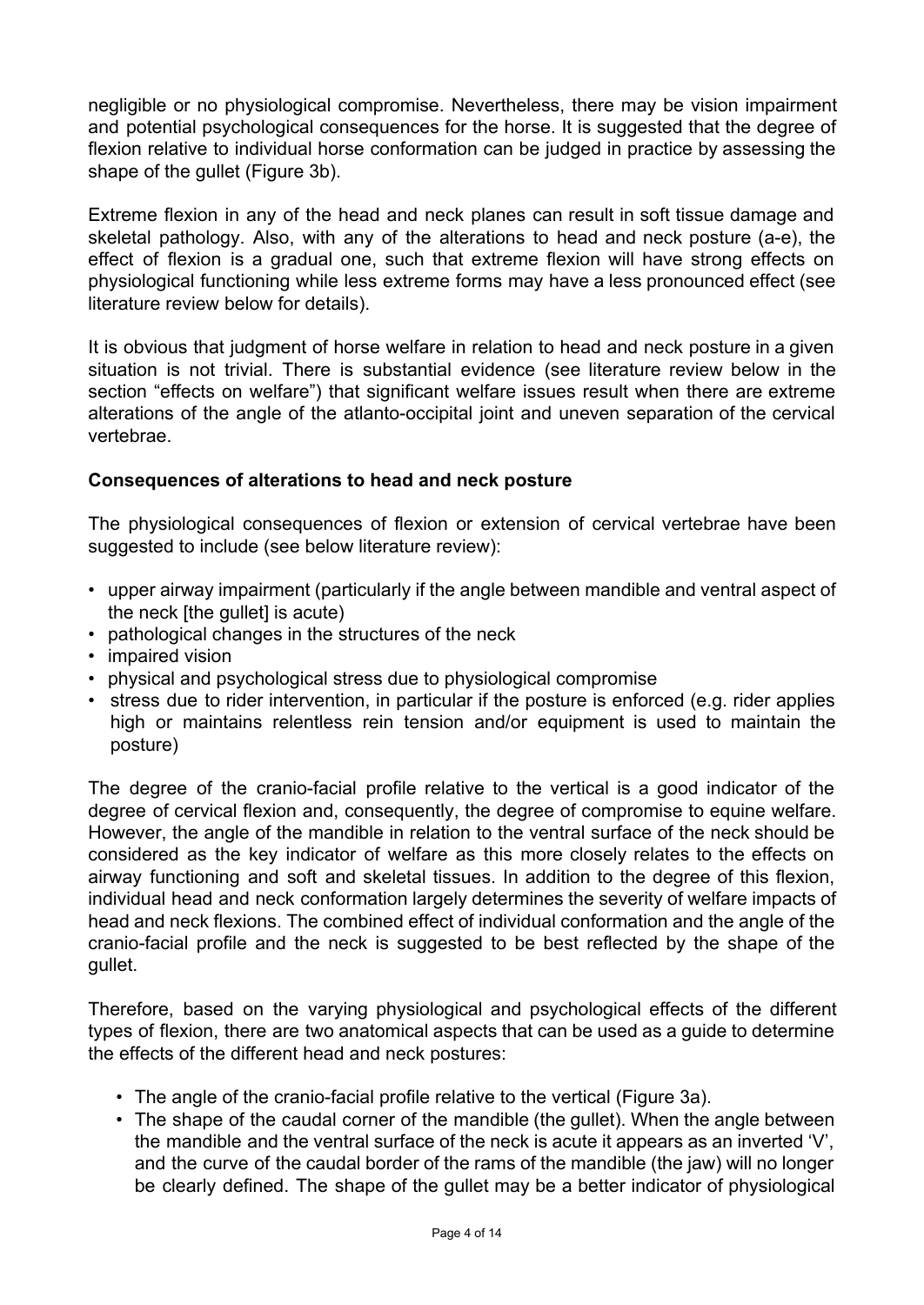compromise due to airway obstruction and skeletal insults. In contrast, when the angle is less acute it resembles an inverted 'U' and represents fewer concerns for welfare (Figure 3b).

#### **Definition of extreme or hyperflexed head and neck posture:**

*A head and neck posture is considered to be hyperflexed or extremely flexed when cervical flexion or extension of the atlanto-occipital joint and cervical vertebrae <i>compromises physiological function.*

#### **History of head and neck postures in equitation**

In recent years, horse training techniques have emerged that involve extreme flexion of the horse's neck for various lengths of time. Although extreme head and neck postures can occur in free-ranging horses, they last for only brief periods, for example during bucking (Meyer, 2008) or self-grooming. In contrast, since the rise of modern horse sports, sustained, hyperflexed head and neck postures have become increasingly common in equestrian contexts.

While training techniques involving various degrees of cervical flexion have been described in the horse training literature dating back several centuries, texts do not recommend deliberately positioning the horse's cranio-facial profile behind the vertical (Cavendish, 1667; Baucher, 1842; Fillis, 1890). In recent decades, however, cervical flexion ranging from postures with the cranio-facial profile slightly behind the vertical to extreme flexion (where the horse's chin may touch its pectoral region) have become common in many equestrian disciplines, not just at elite sport level but also at grass roots (Kienapfel et al., 2014).

Throughout history a variety of equipment has been specifically designed to influence and, in some cases maintain, the horse's head and neck posture. Lever bits with port mouthpieces and curb chains multiply the amount of pressure applied by the rider through the reins as well as pressing on various parts of the horse's head. Other combination bits, training reins and pulley systems (e.g., side reins, draw reins, chambon, de Gogue, the Pessoa lunging system) are also designed to enforce and maintain a lowering of the atlanto-occipital joint and cervical flexion.

Although dropping the poll and coming behind the vertical should attract penalty if seen in dressage competitions, the criteria that the judges use to interpret the FEI rules for the desired head and neck position appears to have changed and, rather than being considered a fault, head positions behind the vertical are being rewarded, especially at the elite level (Lashley et al., 2014). Furthermore, steward guidelines issued in 2010 detailing permitted pre- and post-competition training techniques allow the practice of cervical flexion of varying degrees ranging up to deliberate extreme flexions of the neck including either high, low or lateral head carriages (FEI, 2010).

Historically (see Table 1 in the Appendix), there has been a lack of comprehensive and universally descriptive definitions. Head and neck positions which result in the horse's cranio-facial profile being behind the vertical have been generalised as 'over-bending' but have received a variety of labels including: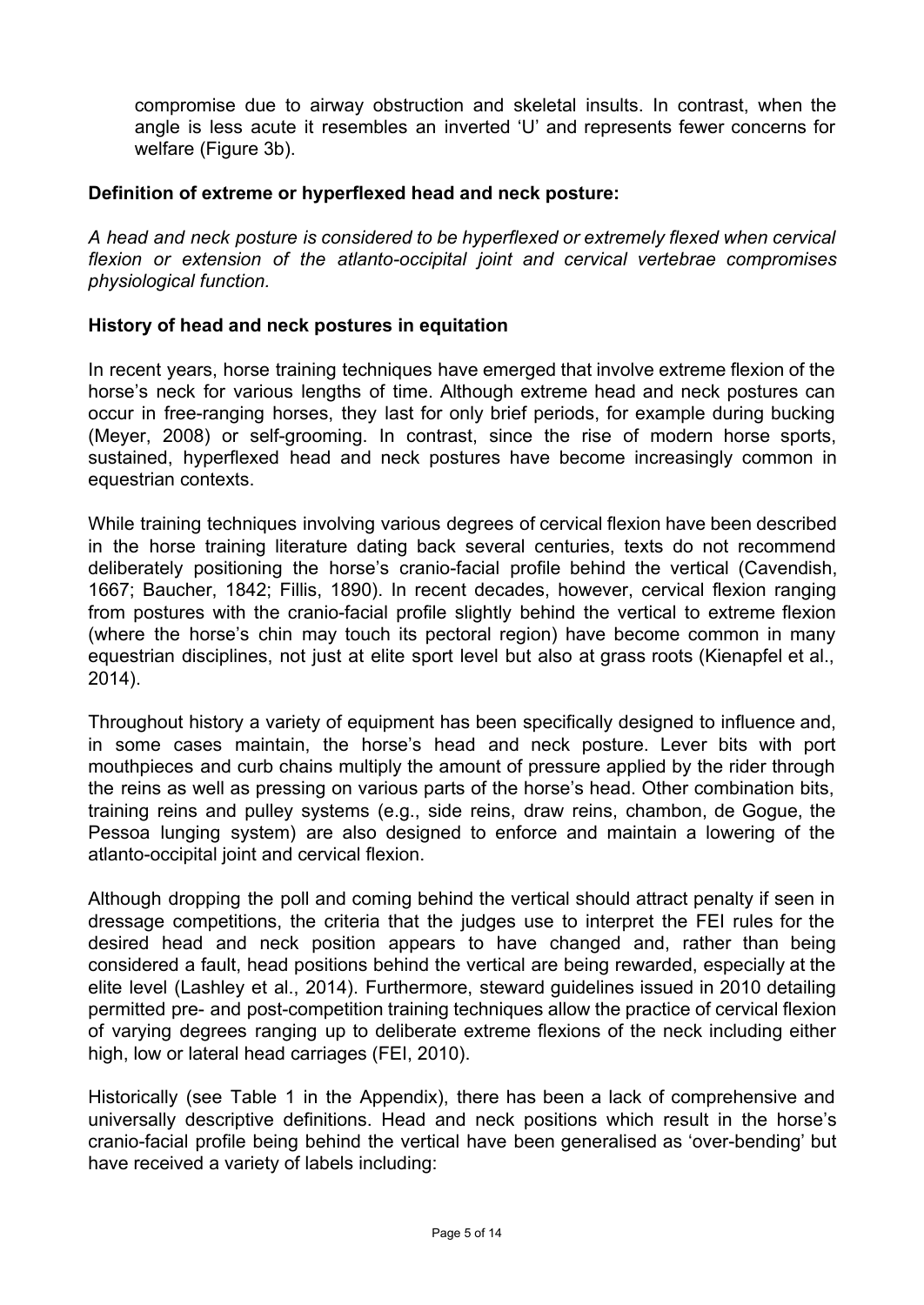- over bending (also overbending)
- going deep
- riding deep
- very deep
- deep and round including the versions: long, deep and round (LDR), and low, deep and round (also LDR)
- a narrow frame
- 'biting the chest'
- Rollkur / rollkür
- hyperflexion
- extreme flexion
- deliberate extreme flexion

In 1992, Heinz Meyer introduced the term Roll-Kur - a composite German term that derives from "rolling [the neck]" and "cure" (Meyer, 1992). Following an article in StGeorg magazine (Pochhammer, 2005), the term became internationally known as Rollkur. In 2006, the FEI adopted the term hyperflexion and definition (refer to Table 1 in the Appendix: FEI, 2006), however, in 2010 they re-defined the term to reflect how it is achieved and now refer to the actual head and neck posture as 'extreme flexion'. Certain variations of flexion (such as, LDR) are considered by some to be gymnastically advantageous (Denoix, 2014).

## **Literature review effects of head and neck flexion on welfare**

In the following paragraphs, the terms "hyperflexed" and "hyperflexion" are used to refer to all degrees of neck flexion that result in a cranio-facial profile behind the vertical, as this is the denominator common to the vast majority of studies on head and neck postures.

A review of the literature (as at May 2015) reveals a total of 55 published studies dealing with horses' head and neck posture, 42 of which evaluated impact on welfare. Eighty-eight % of these studies concluded that hyperflexed head and neck postures negatively affect equine welfare. Notably, there is only one study (van Breda, 2006) that suggested evidence of improved welfare when training horses using hyperflexion. However, in this study treatment (i.e. riding in hyperflexion vs. no hyperflexion) was confounded with training level and horse management factors and, since stress related measurements were only taken 30 min after training, it is unclear if the differences reported were caused by hyperflexion. The remaining studies did not detect significant treatment differences.

In particular, hyperflexed head and neck postures have been shown to cause:

- upper airway obstruction (van Erck-Westergren, 2011; Sleutiens et al., 2012; Zebisch et al., 2014b); note that airway obstruction is a serious welfare concern as it leads to shortness in breath which is known to be highly aversive to animals due to the associated respiratory effort as well as the distinct sensations of air hunger and chest tightness (Beausoleil and Mellor, 2014).
- pathological changes in the structures of the neck (flexion of the neck leads to changes in neck length (Kienapfel and Preuschoft, 2011) and intersegmental angles of cervical and thoracic vertebrae (Clayton et al., 2010; Fjordbakk et al., 2013). Pronounced flexion leads to an increase in intervertebral foramina dimensions, which according to Sleutjens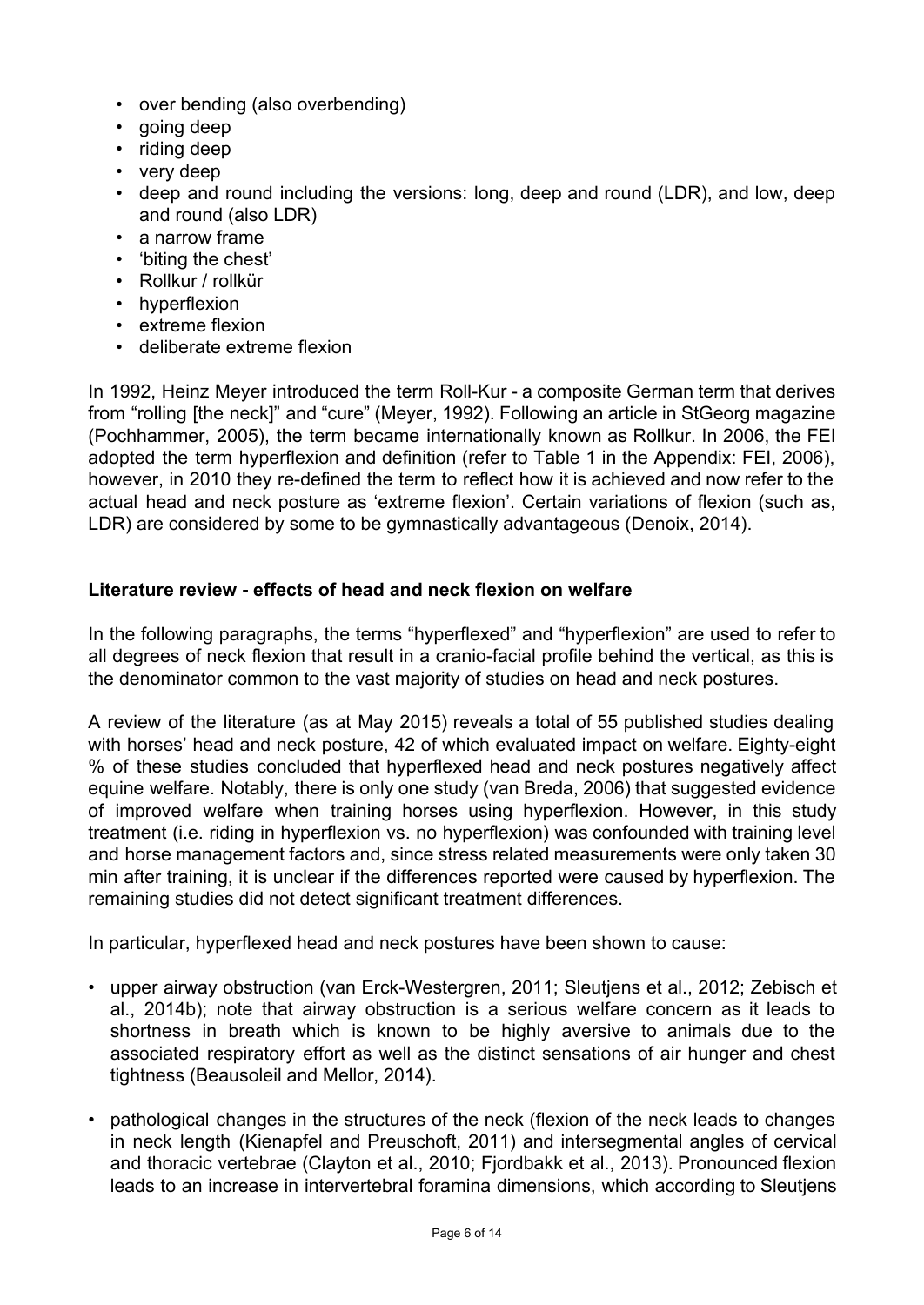et al. (2010) potentially leads to interference with nerve functioning. Furthermore, flexion leads to an increase in lamella sheet width resulting in increased tensions in elastic structures (Nestadt and Davies, 2014) such as the nuchal ligament origin (Elgersma et al., 2010). According to Weiler (2002), these increased tensions result in insertion desmopathies, which he observed in all examined dressage horses (commonly trained in flexed and hyperflexed head and neck postures), but in none of the horses who had not been trained in such postures.

- impaired vision (Harman et al., 1999; McGreevy et al., 2010); inability to see the ground toward which the horse is moving may lead to anxiety (von Borstel et al., 2009) and/or attempts to achieve frontal vision by turning of the eyeball (Bartos et al., 2008; von Borstel et al., 2009) although horses' ability to do so has only been demonstrated up to a vertical cranio-facial profile (Bartos et al., 2008).
- stress and anxiety due to physiological compromise and rider intervention necessary to achieve the hyperflexed head and neck posture (von Borstel et al., 2009, Christensen et al., 2014) and due to confusion caused by conflicting signals and inability to escape pressure (McLean and McGreevy, 2010). These negative effects are expressed through behaviours indicative of conflict (Caanitz, 1996; von Borstel et al., 2009; Kienapfel, 2011; Ludewig et al., 2013; Hall et al., 2014; Kienapfel et al., 2014; Zebisch et al., 2014a), avoidance behaviour/responses (von Borstel et al., 2009), enhanced/stronger fear reactions (indicative of heightened states of anxiety; von Borstel et al., 2009) and reluctance to move forward (Gomez Alvarez et al., 2006; von Borstel et al., 2009). As a consequence of the latter, higher levels of rider interventions are necessary (von Borstel et al., 2009; Christensen et al., 2014; Smiet et al., 2014), which, in turn, further increase discomfort as evident from increased levels of behaviour indicative of conflict. Depending on the study design, changes in physiological stress parameters such as cortisol (Christensen et al., 2014; Zebisch et al., 2014a), eye temperature (Hall et al., 2014), heart rate (Sloet van Oldruitenborgh-Oosterbaan et al., 2006; von Borstel et al., 2009) and heart rate variability (Smiet et al., 2014) also indicate higher levels of stress during hyperflexion.

A cross-study comparison (König v. Borstel et al., 2015) revealed that welfare concerns were detected regardless of the following aspects: the duration the posture is applied, the method used to achieve the posture, the horses' level of dressage training, horses' prior experience with hyperflexion and horses' breed (a factor closely related to head-neck conformation). Thus, the cross-study comparison suggests that the posture compromises equine welfare even if the horses are accustomed to it/its application and even when they are exposed to it only for a short duration.

**Literature review gymnastic effects** (defined as aspects including e.g. performance, kinematics and workload)

Of the 55 reviewed studies, 35 investigated aspects related to gymnastics. Approximately one quarter (26%) of these studies concluded that training in hyperflexed head and neck postures has beneficial effects on gymnastics, while another 23% concluded that it has detrimental effects on gymnastics. The results within the remaining studies were inconclusive.

Investigated gymnastic effects relate to: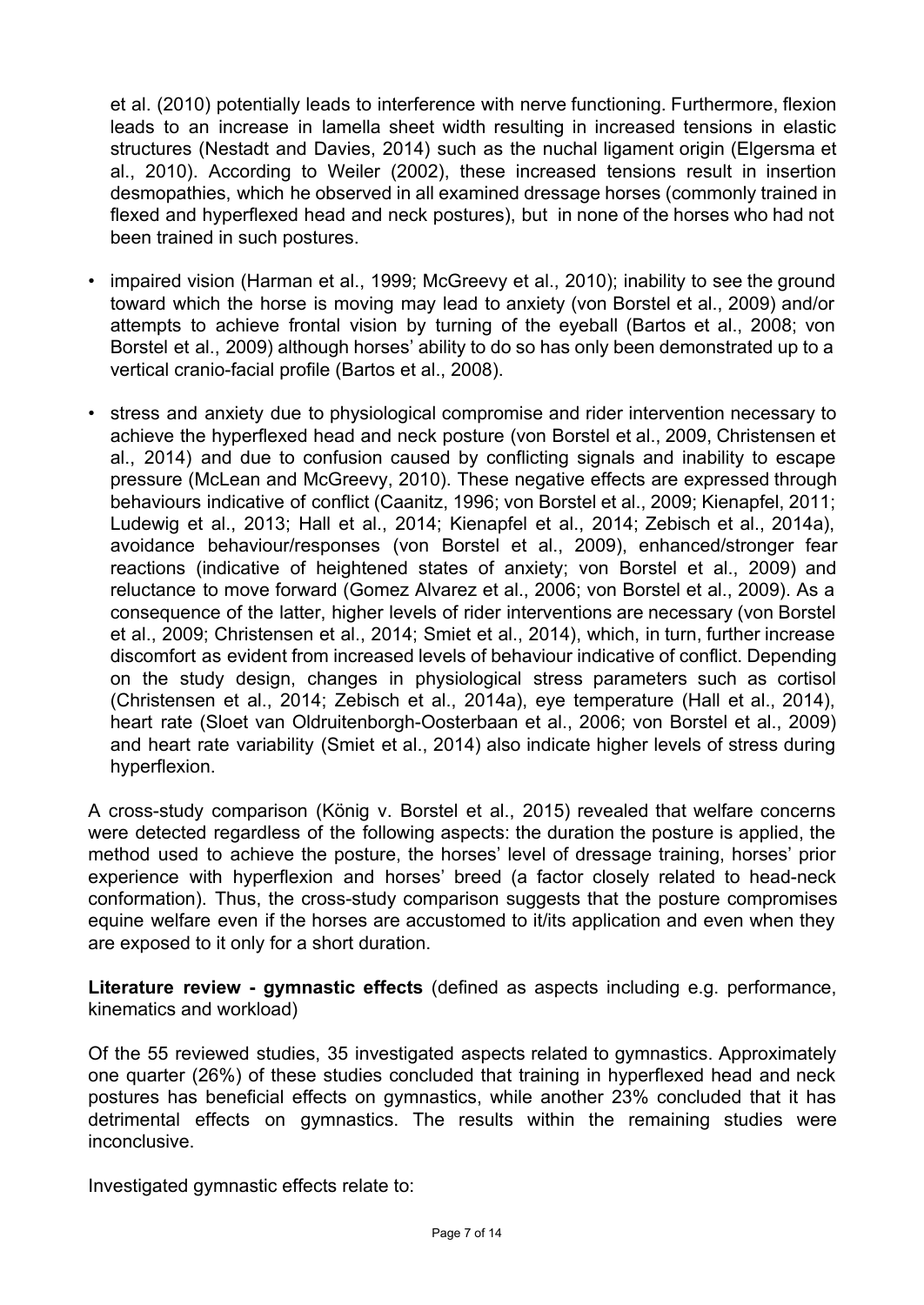- Breathing: A number of studies showed evidence of airway obstruction during hyperflexion (van Erck-Westergren, 2011; Go et al., 2014a; b; Go et al., 2014c; Zebisch et al., 2014b), leading e.g. to increased inspiratory pressure but not to arterial hypoxemia (Sleutjens et al., 2012).
- Workload in specific muscles: The brachiocephalicus is more active, while the trapezius, splenius and rectus are less active in a hyperflexed head and neck posture, indicating that horses' neck muscles are being trained in a way undesirable for riding, i.e. strengthening the ventral (commonly known as underline) rather than dorsal (commonly known as topline) neck muscles (Kienapfel and Preuschoft, 2014; Kienapfel, 2015).
- Overall workload: based on measurements of lactate concentration and heart rate, some studies suggest that overall workload is increased by a hyperflexed head and neck posture (Sloet van Oldruitenborgh-Oosterbaan et al., 2006; Wijnberg et al., 2010).
- Kinematics: according to some studies, range of movement in the back (Rhodin et al., 2005; Gomez Alvarez et al., 2006; Kattelans, 2012) and limbs (Rhodin et al., 2009; Kattelans, 2012) increased while step length decreased (Weishaupt et al., 2006; Waldern et al., 2009; Ludewig et al., 2013) and stride duration increased (Weishaupt et al., 2006). While some of these effects are considered desirable in the interest of more expressive movements, they may also put the horse at a higher risk of injury (Rhodin et al., 2009). Also, with most studies, significant differences were limited to specific situations (e.g., one but not the other gaits, Weishaupt et al., 2006), and other studies failed to find significant changes in these parameters when investigating horses with rather than without a rider (Rhodin et al., 2009).
- Performance marks and submission: depending on the level of competition, performance marks were either lower, not different or higher when horses were ridden or warmed-up in hyperflexed head and neck postures (Kienapfel et al., 2014; Lashley et al., 2014). Rideability in young horses was judged to be superior when horses were ridden with the horse's cranio-facial profile behind the vertical (König von Borstel et al., 2011b), potentially because these horses were considered to be more submissive.

## **Conclusion**

When balancing the gymnastic effects with the evident costs of impairing equine welfare, there remains little reason why the use of extreme/hyperflexed head and neck postures in equine training should be considered an acceptable practice.

#### **Recommendation**

ISES recommends that: Riders, trainers and sports officials must be aware of the gradual effect of flexion on welfare and ensure that head and neck postures do not compromise physiological or psychological function. Maintaining an open airway and ensuring the horse is self-maintaining the posture (rather than it being enforced by the rider/trainer and/or tack or equipment) are essential. Extreme or hyperflexed head and neck postures are not acceptable.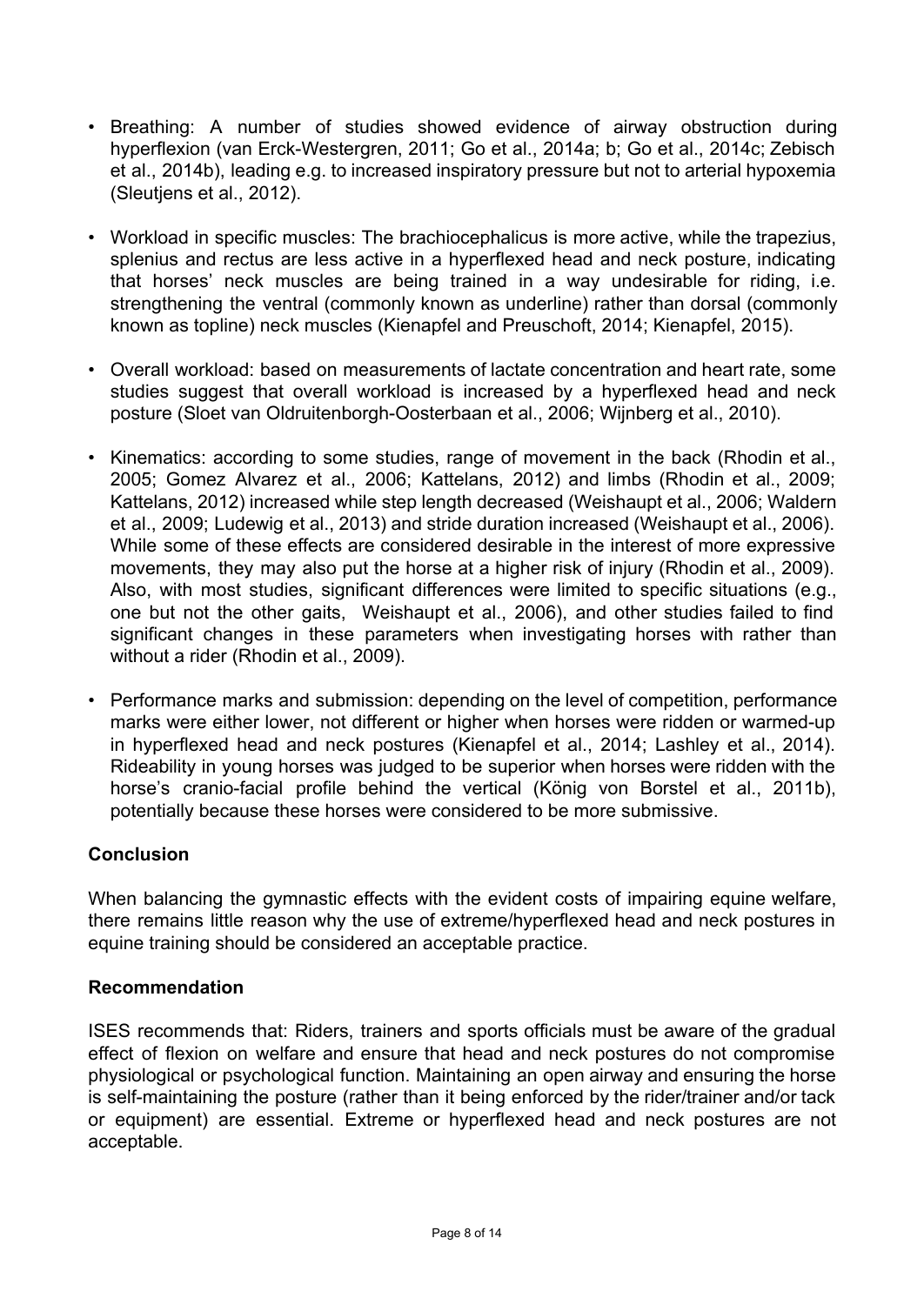ISES recommends that: Riders, trainers and sports officials must be aware that psychological compromise (due to perceived vulnerability as a result of vision impairment and/or stress as a result of enforcing head and neck posture) occurs well before physiological compromise.

ISES recommends that: The FEI dressage rules emphasising the maintenance of a cranio-facial profile at or in front of the vertical at all times are prioritised (in FEI- and non-FEI- regulated disciplines).

Based on the substantial number of scientific studies on the impact of hyperflexed head and neck postures on horse welfare, the knowledge gained from these studies and the physiological and psychological compromise they cause, ISES does not call for additional research on hyperflexion. Further research may be warranted on the physiological and psychological effects of lesser degrees of flexion and extension (inverted head and neck postures).

ISES recommends that: Researchers who wish to study additional aspects related to head and neck posture should distinguish between the various postures by clearly defining the following aspects:

- a) The shape of the gullet (to account for differences in individual conformation)
- b) The angle of the cranio-facial profile relative to the ground (or the vertical)
- c) The angle between cranio-facial profile and neck (degree of flexion in the atlanto-occipital joint), i.e. the 'openness' of the head/neck junction (intersection of mandible and ventral surface of the neck)
- d) The angle between neck and withers
- e) The lateral displacement of the head in relation to the body
- f) Lateral flexion of the neck

Since it is unlikely that some or all of these factors can be standardised, appropriate measures of central tendency (e.g., mean or median) and variability of these angles as well as the shape of the gullet should be reported.

#### **References**

- Bartos, L., Bartosova, J., Starostova, L., 2008. Position of head is not associated with changes in horse vision. Equine Veterinary Journal 40, 599-601.
- Baucher, F., 1842. Méthode d'équitation basée sur de nouveaux principes Paris: Impr de Ve Dondey-Dupré, 33-36.
- Beausoleil, N.J., Mellor, D.J., 2014. Introducing breathlessness as a significant animal welfare issue. New Zealand Veterinary Journal 63, 44-51.
- Caanitz, H., 1996. Ausdrucksverhalten von Pferden und Interaktion zwischen Pferd und Reiter zu Beginn der Ausbildung. DVM-thesis, Klinik für Pferde der Tierärtzlichen Hochschule Hannover und dem Tierhygienischen Institut Freiburg.
- Cavendish, W., 1667. A new method, and extraordinary invention, to dress horses, and work them according to nature. Tho. Milbourn, London.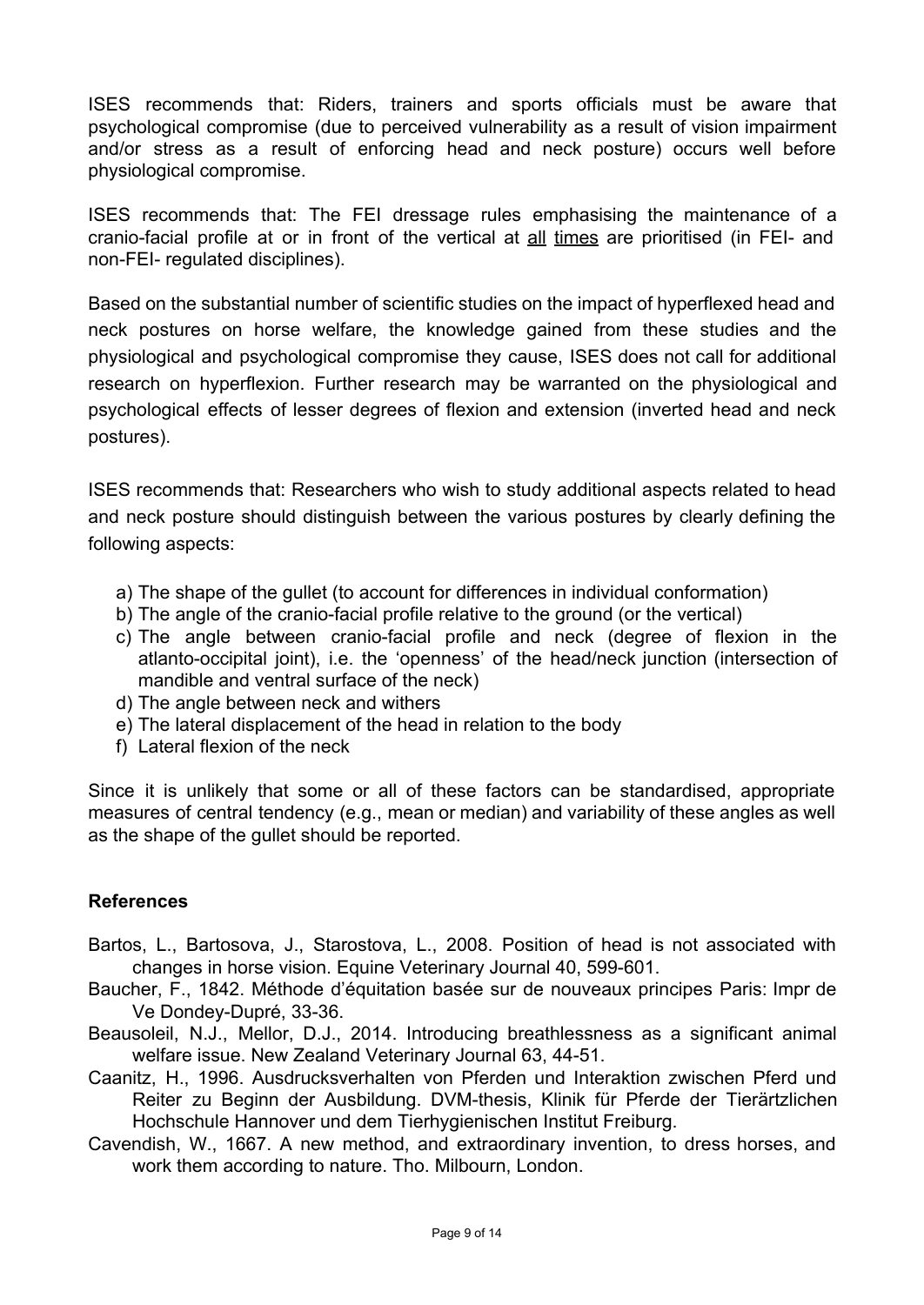- Christensen, J.W., Beekmans, M., van Dalum, M., VanDierendonck, M., 2014. Effects of hyperflexion on acute stress responses in ridden dressage horses. Physiology & Behavior 128, 39-45.
- Clayton, H.M., Kaiser, L.J., Lavagnino, M., Stubbs, N.C., 2010. Dynamic mobilisations in cervical flexion: Effects on intervertebral angulations. Equine Veterinary Journal 42, 688694.
- Denoix, J.M., 2006. Functional anatomy and diagnostic imaging of the cervical spine. In: Report of the FEI Veterinary and Dressage Committee's Workshop. The use of over-bending ('Rollkur') in FEI Competition. FEI Veterinary Committee meeting at the Olympic Museum, 31 January, Lausanne, Switzerland.
- Elgersma, A., Wijnberg, I., Sleutjens, J., van der Kolk, J., van Weeren, R., Back, W., 2010. A pilot study on objective quantification and anatomical modelling of in vivo head and neck positions commonly applied in training and competition of sport horses. Equine Veterinary Journal 42, 436 - 443.
- FEI, 2006. Report of the FEI Veterinary and Dressage Committees' Workshop. The use of over bending ("Rollkur") in FEI Competition.
- FEI, 2010. FEI stewards manual dressage. New annex XIII.
- FEI, 2014. Dressage Rules 2014. Rules for Dressage.
- Fillis, J. 1891. Principes de dressage et d'équitation Paris: C. Marpon et E. Flammarion, 66-83.
- Fjordbakk, C.T., Chalmers, H.J., Holcombe, S.J., Strand, E., 2013. Results of upper airway radiography and ultrasonography predict dynamic laryngeal collapse in affected horses. Equine Veterinary Journal 45, 705-710.
- Go, L.m., Barton, A., Ohnesorge, B., 2014a. Objective classification of different head and neck positions and their influence on the radiographic pharyngeal diameter in sport horses. BMC Veterinary Research 10, 118.
- Go, L.m., Barton, A., Ohnesorge, B., 2014b. Pharyngeal diameter in various head and neck positions during exercise in sport horses. BMC Veterinary Research 10, 117.
- Go, L., Barton, A.K., Ohnesorge, B., 2014c. Evaluation of laryngeal function under the influence of various head and neck positions during exercise in 58 performance horses. Equine Veterinary Education 26, 41-47.
- Gomez Alvarez, C.B., Rhodin, M., Bobber, M.F., Meyer, H., Weishaupt, M.A., Johnston, C., Van Weeren, P.R., 2006. The effect of head and neck position on the thoracolumbar kinematics in the unridden horse. Equine Veterinary Journal, Suppl 36, 445-451.
- Hall, C., Kay, R., Yarnell, K., 2014. Assessing ridden horse behavior: Professional judgment and physiological measures. Journal of Veterinary Behavior: Clinical Applications and Research 9, 22-29.
- Harman, A.M., Moore, S., Hoskins, R., Keller, P., 1999. Horse vision and an explanation for the visual behaviour originally explained by the 'ramp retina'. Equine Veterinary Journal 31, 384-390.
- Kattelans, A., 2012. Eine Untersuchung zum Einfluss der Kopf-Hals-Haltungen auf Gelenkwinkel der Hintergliedmaße mit dem Bewegungsanalysesystem Simi und dem Tekscan®-HoofTM-System. DVM-thesis, University of Veterinary Medicine Hanover.
- Kienapfel, K., 2011. And what are the opinions of the horses? On the expressive behaviour of horses in different neck positions. Pferdeheilkunde 27, 372-380.
- Kienapfel, K., 2015. The effect of three different head–neck positions on the average EMG activity of three important neck muscles in the horse. Journal of Animal Physiology and Animal Nutrition 99, 132-138.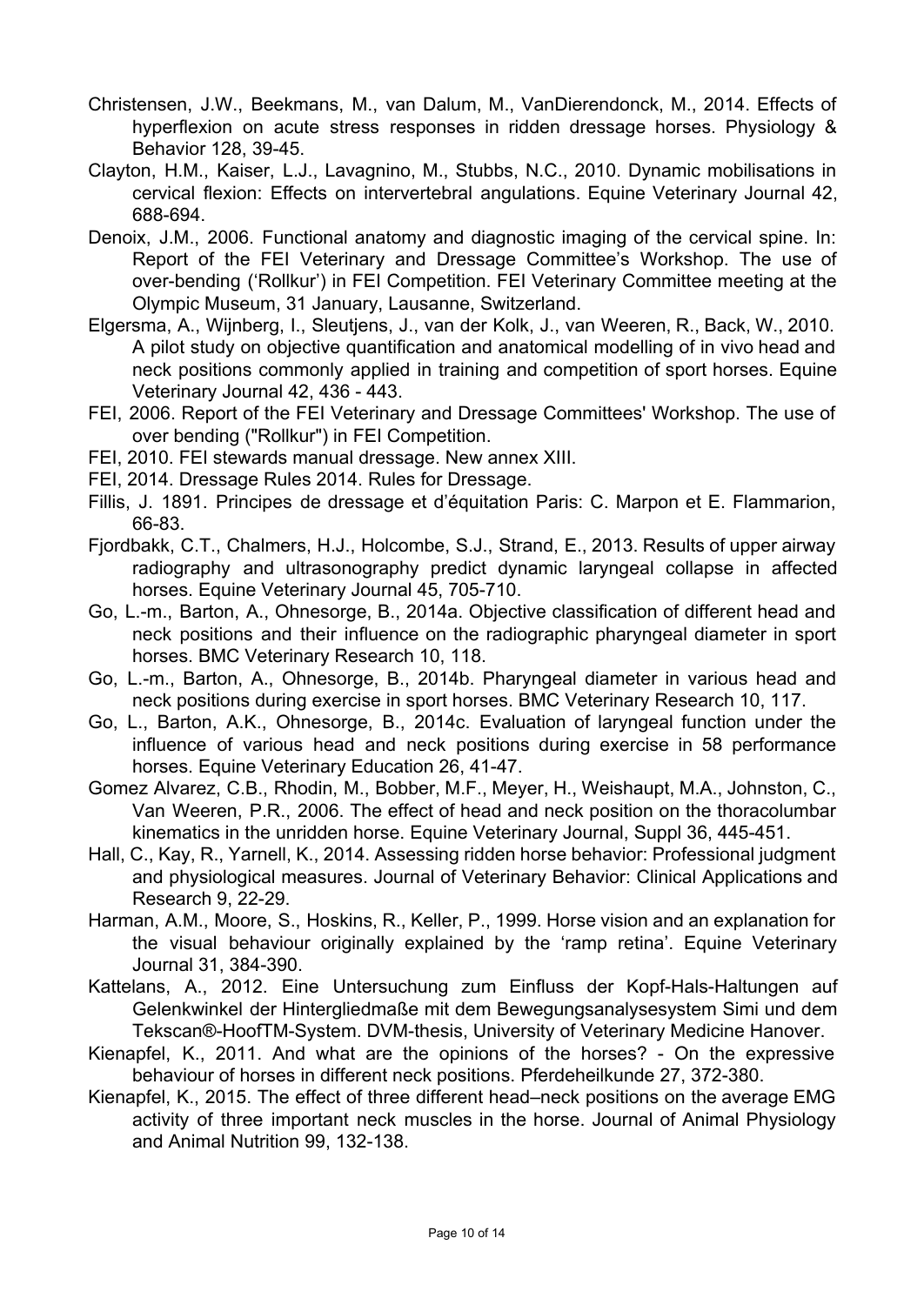- Kienapfel, K., Link, Y., König v. Borstel, U., 2014. Prevalence of different head-neck positions in horses shown at dressage competitions and their relation to conflict Behaviour and performance marks. PLoS ONE 9, e103140.
- Kienapfel, K., Preuschoft, H., 2011. What effects hyperflexion of the neck? The influence of the head-neck position on stretching of the soft tissue. Pferdeheilkunde 27, 358-+?.
- Kienapfel, K., Preuschoft, H., 2014. Activity patterns of trunk muscles in walk, trot and canter and their relation to different head-and-neck-positions, Proceedings of the 10th International Equitation Science Conference, Vejle, Denmark, p. 45.
- König von Borstel, U., Kassebaum, L., Gauly, M. 2011a Effect of discipline (Western vs Dressage) and skill level on learning and discomfort behaviour of riding horses. Proceedings of the 7th International Equitation Science Conference, Hooge Mierde, The Netherlands, p. 75.
- König von Borstel, U., Pasing, S., Gauly, M., 2011b. Towards a more objective assessment of equine personality using behavioural and physiological observations from performance test training. Applied Animal Behaviour Science 135, 277-285.
- König von Borstel, U., Kienapfel, K., Wilkins, C., Evans, D., McLean, A., McGreevy, P., 2015. Hyperflexing horses' necks: a meta-analysis and cost-benefit evaluation. Proceedings of the 11th International Equitation Science Conference, Vancouver, Canada, accepted.
- Lashley, M.J., Nauwelaerts, S., Vernooij, J.C., Back, W., Clayton, H.M., 2014. Comparison of the head and neck position of elite dressage horses during top-level competitions in 1992 versus 2008. Veterinary Journal 202, 462465.
- Ludewig, A.K., Gauly, M., König von Borstel, U., 2013. Effect of shortened reins on rein tension, stress and discomfort behavior in dressage horses. Journal of Veterinary Behavior: Clinical Applications and Research 8, 15-16.
- McGreevy, P.D., Harman, A., McLean, A., Hawson, L., 2010. Over-flexing the horse's neck: A modern equestrian obsession? Journal of Veterinary Behavior: Clinical Applications and Research 5, 180-186.
- McLean, A.N., McGreevy, P.D., 2010. Horse-training techniques that may defy the principles of learning theory and compromise welfare. Journal of Veterinary Behavior: Clinical Applications and Research 5, 187-195.
- Meyer, H., 1992. Roll-Kur. StGeorg 11, 70-73.
- Meyer, H., 2008. Roll-Kur Die Überzäumung des Pferdes. WuWei, Germany, p. 284.
- Nestadt, C., Davies, H., 2014. Effects of thoracic posture on the nuchal ligament in foetal foals. Equine Veterinary Journal Suppl. 46, 44.
- Pochhammer, G. 2005. Dressur pervers. StGeorg 8, 14-20.
- Preuschoft, H., Witte, H., Recknagel, S., Bar, H., Lesch, C., Wuthrich, M., 1999. Effect of common head gear on horses. DTW. Deutsche Tierarztliche Wochenschrift 106, 169-175.
- Rhodin, M., Gomez Alvarez, C.B., Bystrom, A., Johnston, C., van Weeren, P.R., Roepstorff, L., Weishaupt, M.A., 2009. The effect of different head and neck positions on the caudal back and hindlimb kinematics in the elite dressage horse at trot. Equine Veterinary Journal 41, 274-279.
- Rhodin, M., Johnston, C., Holm, K.R., Wennerstrand, J., Drevemo, S., 2005. The influence of head and neck position on kinematics of the back in riding horses at the walk and trot. Equine Veterinary Journal 37, 7-11.
- Sleutjens, J., Smiet, E., van Weeren, R., van der Kolk, J., Back, W., Wijnberg, I.D., 2012. Effect of head and neck position on intrathoracic pressure and arterial blood gas values in Dutch Warmblood riding horses during moderate exercise. American Journal of Veterinary Research 73, 522-528.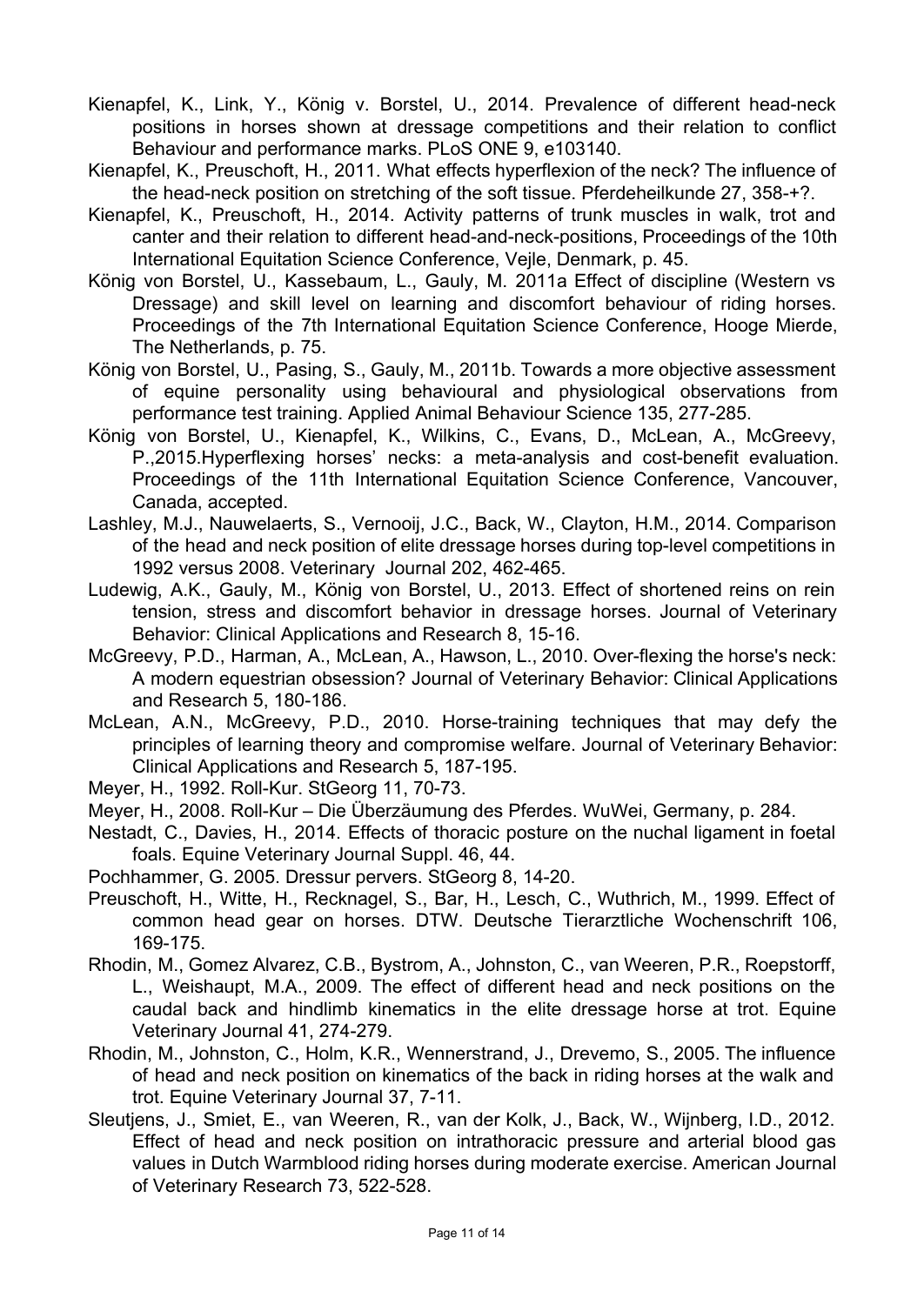- Sleutjens, J., Voorhout, G., Van Der Kolk, J.H., Wijnberg, I.D., Back, W., 2010. The effect of ex vivo flexion and extension on intervertebral foramina dimensions in the equine cervical spine. Equine Veterinary Journal 42, 425-430.
- Sloet van Oldruitenborgh-Oosterbaan, M.M., Blok, M.B., Begeman, L., Kamphuis, M.C.D., Lameris, M.C., Spierenburg, A.J., Lashley, M.J.J.O., 2006. Workload and stress in horses: comparison in horses ridden deep and round ('rollkur') with a draw rein and horses ridden in a natural frame with only light rein contact. Tijdschrift voor Diergeneeskunde 131, 114-119.
- Smiet, E., Van Dierendonck, M.C., Sleutjens, J., Menheere, P.P.C.A., van Breda, E., de Boer, D., Back, W., Wijnberg, I.D., van der Kolk, J.H., 2014. Effect of different head and neck positions on behaviour, heart rate variability and cortisol levels in lunged Royal Dutch Sport horses. The Veterinary Journal 202, 26-32.
- van Breda, E., 2006. A nonnatural head-neck position (Rollkur) during training results in less acute stress in elite, trained, dressage horses. Journal Applied Animal Welfare Science 9, 59 - 64.
- van Erck-Westergren, E., 2011. Dynamic respiratory videoendoscopy in ridden sport horses: effect of head flexion, riding and airway inflammation in 129 cases. Equine Vet J 43, 18 24.
- von Borstel, U., Duncan, I., Shoveller, A., Merkies, K., Keeling, L., Millman, S., 2009. Impact of riding in a coercively obtained Rollkur posture on welfare and fear of performance horses. Applied Animal Behaviour Science 116, 228 - 236.
- Waldern, N.M., Wiestner, T., von Peinen, K., Álvarez, C.G.G., Roepstorff, L., Johnston, C., Meyer, H., Weishaupt, M.A., 2009. Influence of different head-neck positions on vertical ground reaction forces, linear and time parameters in the unridden horse walking and trotting on a treadmill. Equine Veterinary Journal 41, 268-273.
- Weiler, H., 2002. Insertionsdesmopathien beim Pferd. FN-Verlag, Warendorf, Germany. pp 168.
- Weishaupt, M.A., Wiestner, T., von Peinen, K., Waldern, N., Roepstorff, L., Van Weeren, R., Meyer, H., Johnston, C., 2006. Effect of head and neck position on vertical ground reaction forces and interlimb coordination in the dressage horse ridden at walk and trot on a treadmill. Equine Veterinary Journal 38, 387-392.
- Wijnberg, I.D., Sleutjens, J., Van Der Kolk, J.H., Back, W., 2010. Effect of head and neck position on outcome of quantitative neuromuscular diagnostic techniques in Warmblood riding horses directly following moderate exercise. Equine Veterinary Journal 42, 261-267.
- Zebisch, A., May, A., Reese, S., Gehlen, H., 2014a. Effect of different head-neck positions on physical and psychological stress parameters in the ridden horse. J Anim Physiol Anim Nutr (Berl) 98, 901-907.
- Zebisch, A., May, A., Reese, S., Gehlen, H., 2014b. Effects of different head–neck positions on the larynges of ridden horses. Journal of Animal Physiology and Animal Nutrition 98, 894-900.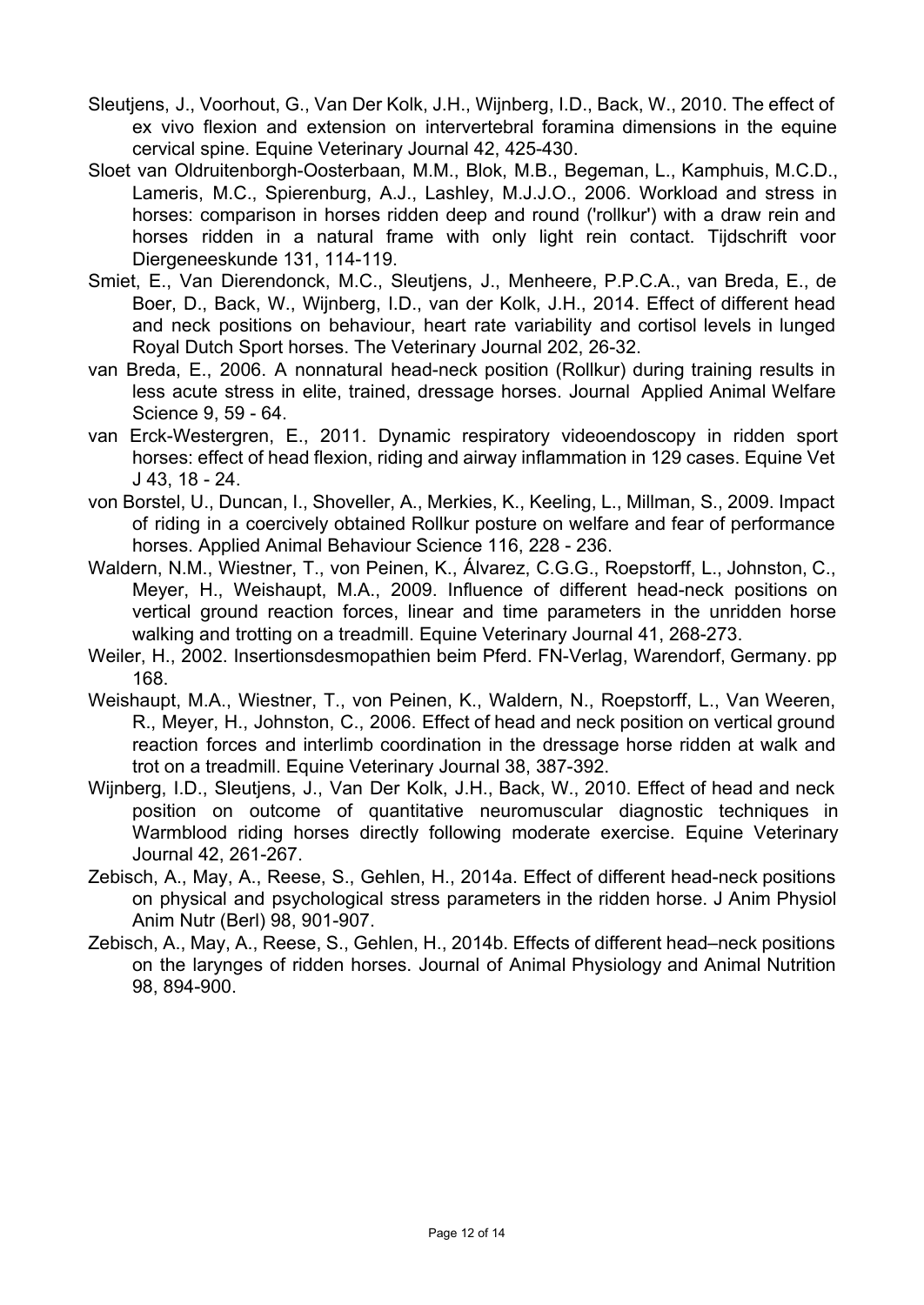### **Appendix**

| Year                        | <b>Term</b>                                                                       | <b>Activity</b>                                                                                                                                                                     | <b>Definition</b>                                                                                                                                                                                                                                              | <b>Duration</b>                                                                                      | <b>Source</b>                                                                                                                                                                          |
|-----------------------------|-----------------------------------------------------------------------------------|-------------------------------------------------------------------------------------------------------------------------------------------------------------------------------------|----------------------------------------------------------------------------------------------------------------------------------------------------------------------------------------------------------------------------------------------------------------|------------------------------------------------------------------------------------------------------|----------------------------------------------------------------------------------------------------------------------------------------------------------------------------------------|
| 16th-17th<br>Century        | Blindfolding                                                                      | Impairing vision with a cloth<br>blindfold                                                                                                                                          | "Horses learn better when<br>they cannot see and are $[]$<br>less inclined to be distracted"                                                                                                                                                                   | Not defined                                                                                          | Pluvinel's Maneige Royal, 1623,<br>translation by Hilda Nelson J.A.<br>Allen, 1989                                                                                                     |
| 17 <sub>th</sub><br>Century | Fexions                                                                           | Invented draw reins,<br>described extreme<br>longitudinal and lateral<br>flexions, especially at<br>resistence of the horse<br>bending in vertical way as<br>much as possible       | Definition of lateral flexions<br>explained in detail, did not<br>describe flexions longitudinal<br>flexions that resulted in a<br>nasal plane behind the<br>vertical.                                                                                         | Not defined                                                                                          | William Cavendish (Duke of<br>Newcastle), 1667 "A new method<br>and extraordinary invention to dress<br>horses"                                                                        |
| 19th<br>Century             | No specific term<br>mentioned                                                     | Flexions said to "eradicate"<br>all resistance in the horse".<br>mostly practiced at the halt,<br>hyperflexion as by product<br>often achieved, but not as<br>desired HNP described | Extreme Flexions with a<br>lowered poll and head<br>positions behind the vertical<br>are shown in the book's<br>illustrations, however, the<br>desired posture described in<br>the text is a head and neck<br>posture with the nasal plane<br>on the vertical. | Not defined                                                                                          | Baucher, F 1842. Méthode<br>d'équitation basée sur de nouveaux<br>principes Paris: Impr de Ve<br>Dondey-Dupré, 33-36.                                                                  |
| 19th<br>Century             | No specific term<br>mentioned                                                     | Started practicing the<br>Baucher flexions in motion,<br>theoretical again no noseline<br>behind the vertical                                                                       | Extreme Flexion with a high<br>poll considered correct. Going<br>behind the vertical and<br>lowering of the poll is<br>specifically mentioned as<br>incorrect flexion.                                                                                         | Not defined                                                                                          | Fillis, J. 1891. Principes de<br>dressage et d'équitation Paris: C.<br>Marpon et E. Flammarion, 66-83.                                                                                 |
| Early 20th<br>Century       | No specific term<br>mentioned                                                     | Overbending using curb bits<br>described as a technique<br>developed to aid the<br>German emperor who was<br>disabled - as a means of<br>control                                    | Head strongly flexed with the<br>nose towards the chest                                                                                                                                                                                                        | Not defined                                                                                          | Paul Plinznerei                                                                                                                                                                        |
| 1970s                       | Overbending /<br>riding deep / deep<br>and round                                  | Extreme flexions usually<br>achieved using draw reins                                                                                                                               |                                                                                                                                                                                                                                                                | Not defined                                                                                          | Paul and Alwin Schockemohle                                                                                                                                                            |
| 1990s                       | Deep / Very deep                                                                  | Extreme flexions during<br>competition warm up                                                                                                                                      | "horses with their nose on<br>their chest"                                                                                                                                                                                                                     | Not defined                                                                                          | Uwe Schulten Baumer / Nicole<br><b>Uphoff</b><br>http://horsesinternational.com/articl<br>es/rollkur-looks-like-near-rape/<br>(translation of an article in the Dutch<br>Bit magazine) |
| 2005                        | 'Set Deep', "biting<br>chest", 'rolling the<br>nose' Coined the<br>term "Rollkur" | Nose to chest and nose to<br>point of shoulder                                                                                                                                      | "shoving the head back and<br>forth", "the nose is rolled<br>almost 45 degrees behind the<br>vertical", "too narrow, too<br>deep" and, "biting the<br>chest"                                                                                                   | Reported as<br>'systematic and<br>consistent' (by Dutch<br>riders but 'not yet' by<br>German riders) | Dressur Pervers' article by Gabrielle<br>Pochhammer, St Georg magazine<br>http://home.comcast.net/~timpano/l<br>mages/DressurPervers.pdf                                               |